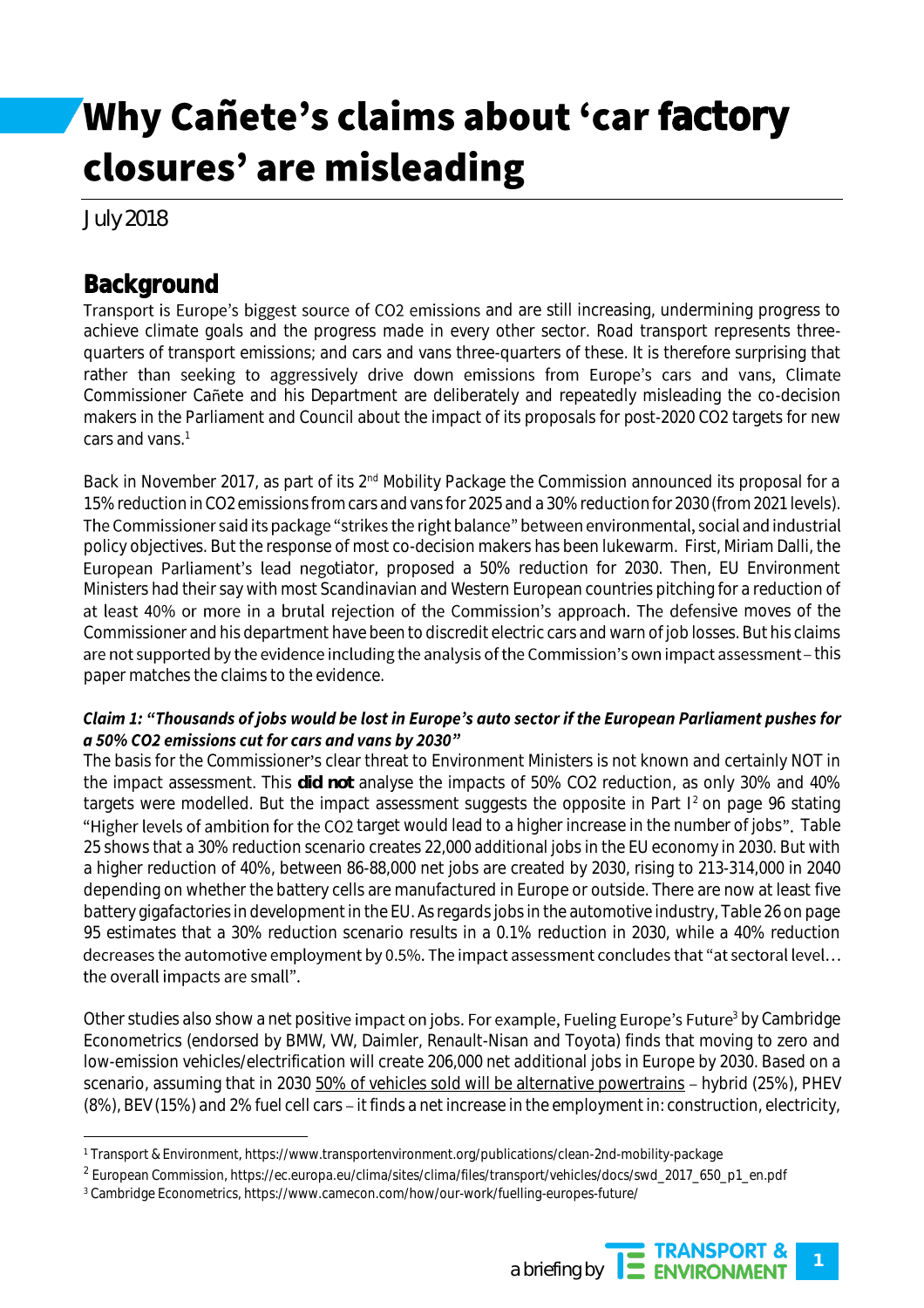hydrogen, services and most manufacturing sectors. The study finds that in the automotive sector employment rises to 2030 before declining again. This is because increasing deployment of technologically more complex hybrids, PHEVs and fuel cell vehicles offsets the smaller numbers required to build battery electric models.

### *Claim 2: Extreme transition to purely battery electric vehicles in Europe would result in "factory* closures"

The Commission impact assessment is clear that there are many factors influencing automotive manufacturing employment, quoting a recent analysis by Deloitte that highlights "the multitude of drivers" the automotive value chain is faced with until 2025 and beyond. Key challenges include digitalization, new business models such as car sharing, and the uptake of alternative powertrains." Part II<sup>4</sup>, page 48 presents various scenarios that can be summarized as follows: rather than electrification itself, it is an interplay of many factors that affect employment, with the biggest ones being car sharing, loss of trust and digitalisation.

The impacts assessment (Part II, pp.48-49) also quotes the first ELAB study that modelled the effect of 40% battery electric vehicles and 10% fuel cell vehicle sales in 2030. This concludes, "Under all scenarios - except for the very conservative ICE-scenario with no uptake of BEVs - an immediate increase in employment is expected. Under the battery electric scenario a peak in employment will be reached after 10 years and will then decrease. In all scenarios employment will be higher in 2030 compared to the starting point."

In Part II, page 50, the impacts assessment says, "Net employment increases most in the scenario with the highest uptake of alternative powertrains. Assuming that electric vehicles will have a share of 9.5% in 2020 and 80% in 2030, with the remaining 20% being hybrid-electric vehicles, direct and indirect jobs in the automotive value chain increase by 591,200, and economy-wide 508,800 jobs are created due to avoided oil use. This takes account of jobs lost in the transition such as in the refining industry."

More recently a study by IGMetall (ELAB2) has specifically looked at automotive manufacturing employment effects. The results shows that rather than the shift to plug-in cars being the main cause of job losses in the automotive industry, it will be innovations in manufacturing leading to increased automation and productivity gains. The study modelled several scenarios for the take-up of plug-in cars. In the case of 25% battery electric cars and 15% PHEVs (more than the Commission proposal) by 2030, there would be a net loss in employment of about 20,000 jobs as a result of electrification and 55,000 jobs through productivity changes. Of the total of 75,000 jobs 'affected' only about 20,000 is related to the transition to e-mobility. An even more ambitious scenario of 40% sales of battery EVs and 20% sales of PHEV models resulted in 27,000 automotive jobs affected by the transition to e-mobility. No comprehensive estimates were made in the study of jobs created through the shift to e-mobility.

By presenting battery electric cars as a cause of factory closures, Commissioner Cañete is at best being highly misleading. Furthermore, there is no scenario that shows battery electric cars will completely replace engine vehicles before 2030 – there is a widespread acceptance that it will be a combination of battery, plugin hybrid and fuel cell vehicles; the latter two creating more manufacturing employment.

#### *Claim 3:* "There will be serious bottlenecks in raw materials needed for battery production which could *create problems in any effort to replace conventional vehicles with battery-powered ones*

Jobs is not the only area where Commissioner Cañete is scaremongering; he has also been raising concerns about raw materials availability. But the impact assessment presents no data to support his claims, and prior to the proposal the Commission was so "concerned" about this issue it did not even consider the topic. The Commissioner's claims that over 100 GWh of batteries will be needed in 2025/2030 is impossible to evaluate because it depends on a number of assumptions about: battery capacity (which increases rapidly

 $\overline{\phantom{a}}$ 



<sup>4</sup> European Commission, https://ec.europa.eu/clima/sites/clima/files/transport/vehicles/docs/swd\_2017\_650\_p2\_en.pdf